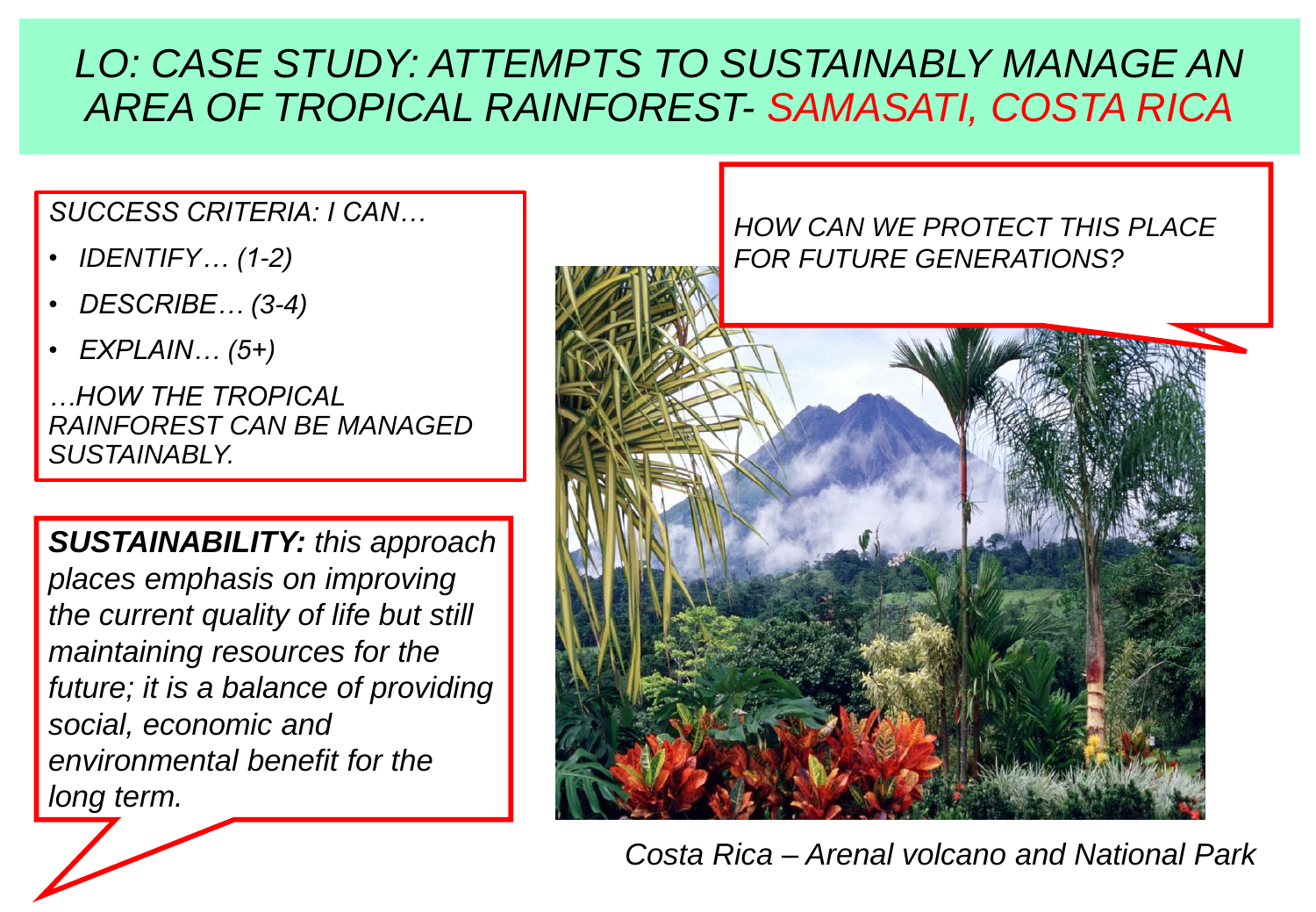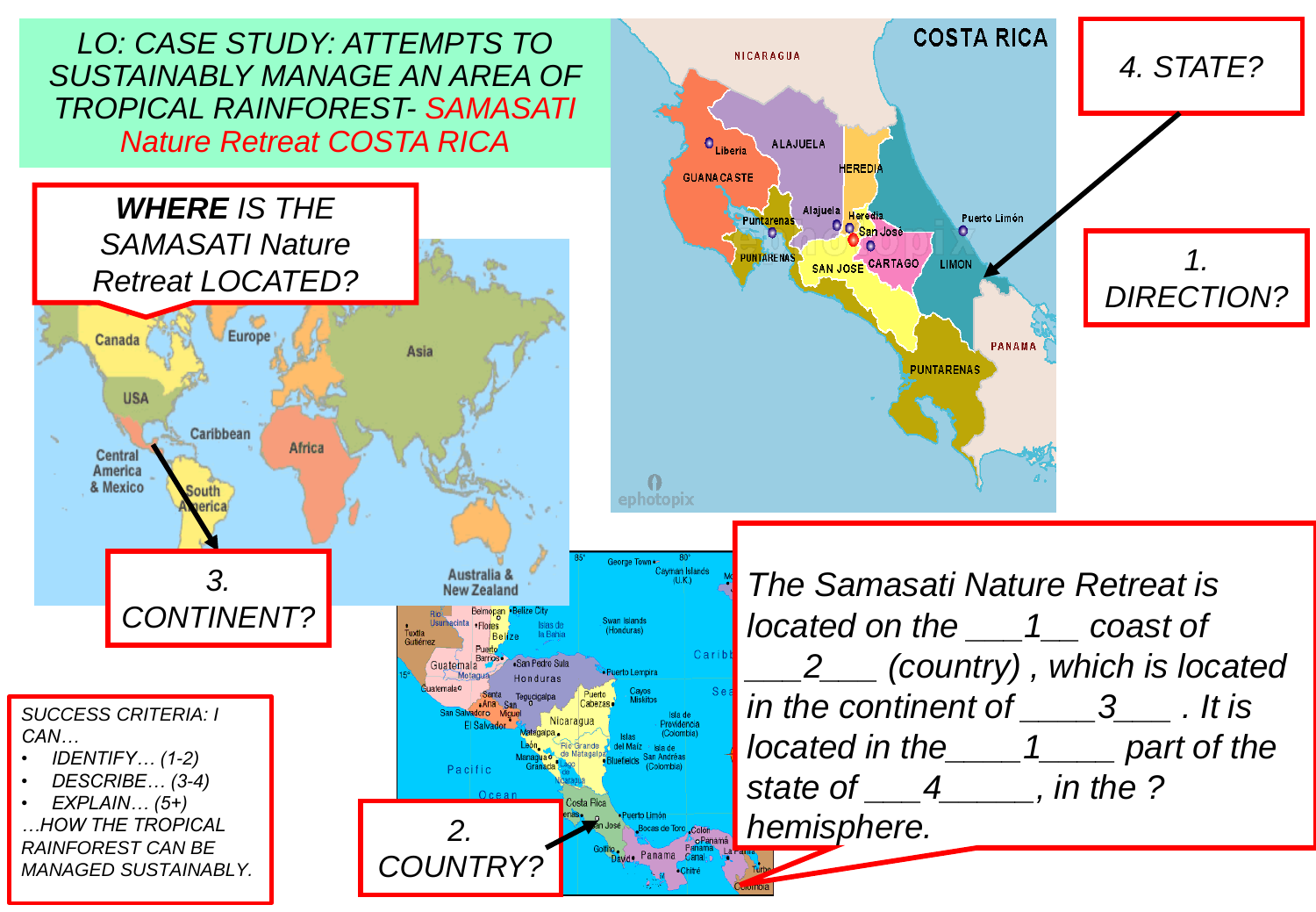# **#Motivation**



The indigenous people  $\overline{\phantom{a}}$ around the world, before they made a major decision, used to sit around and ask themselves, How does this decision affect our people seven generations ahead?' **JANE GOODALI** 

the lane Goodall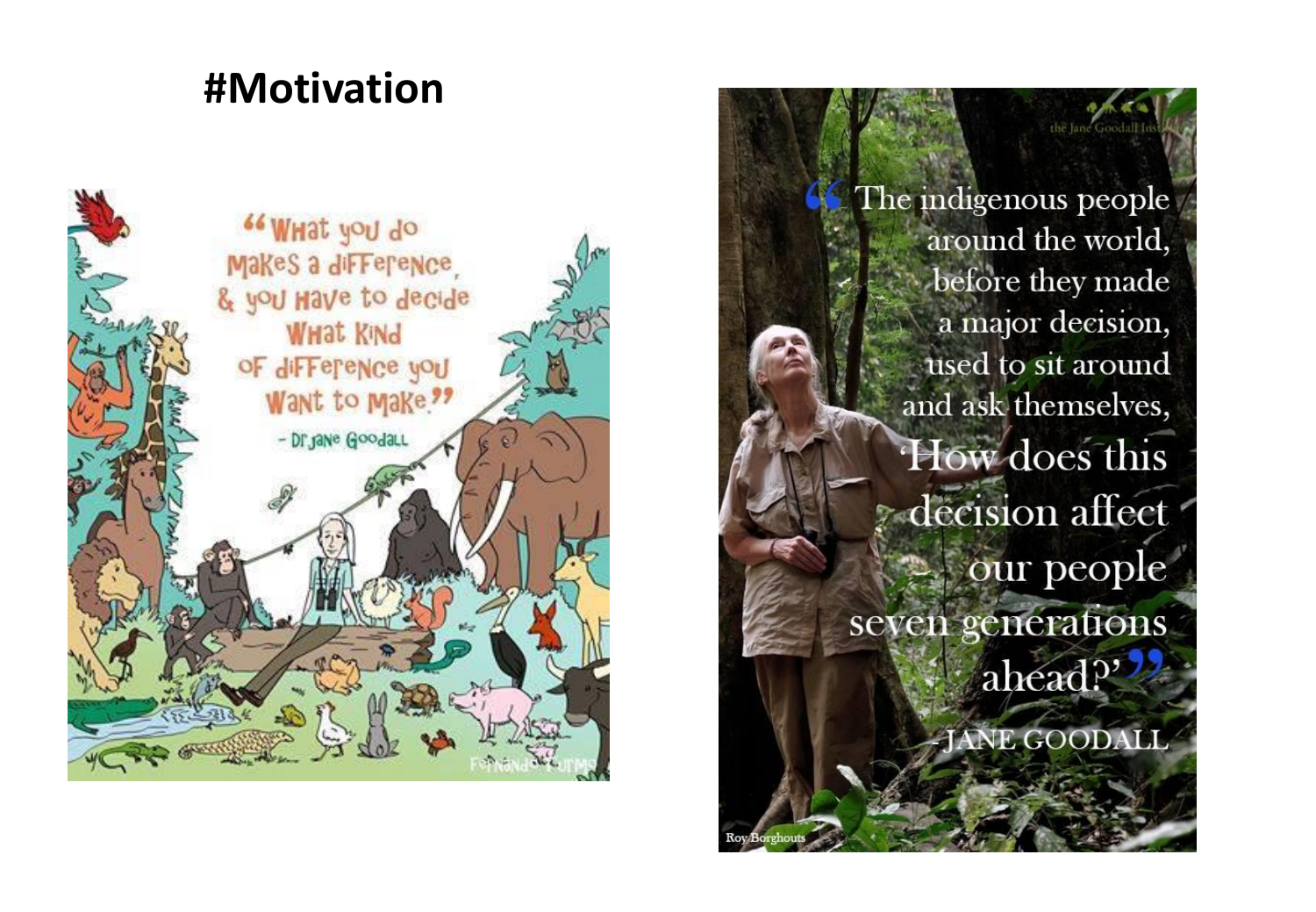*LO: CASE STUDY: ATTEMPTS TO SUSTAINABLY MANAGE AN AREA OF TROPICAL RAINFOREST- SAMASATI Nature Retreat COSTA RICA*

**p122**

**p123**

*Identify two reasons WHY the Costa Rican rainforest is/was under threat from deforestation? [***TIP***: quote statistics to give an idea of the SCALE of the problem]*

*BONUS: When was the problem greatest?*

*List 9 ways in which the Costa Rican government has tried to solve the problem [1-2] Describe how these help protect the forest [3-4] Explain how these strategies are sustainable [5+]*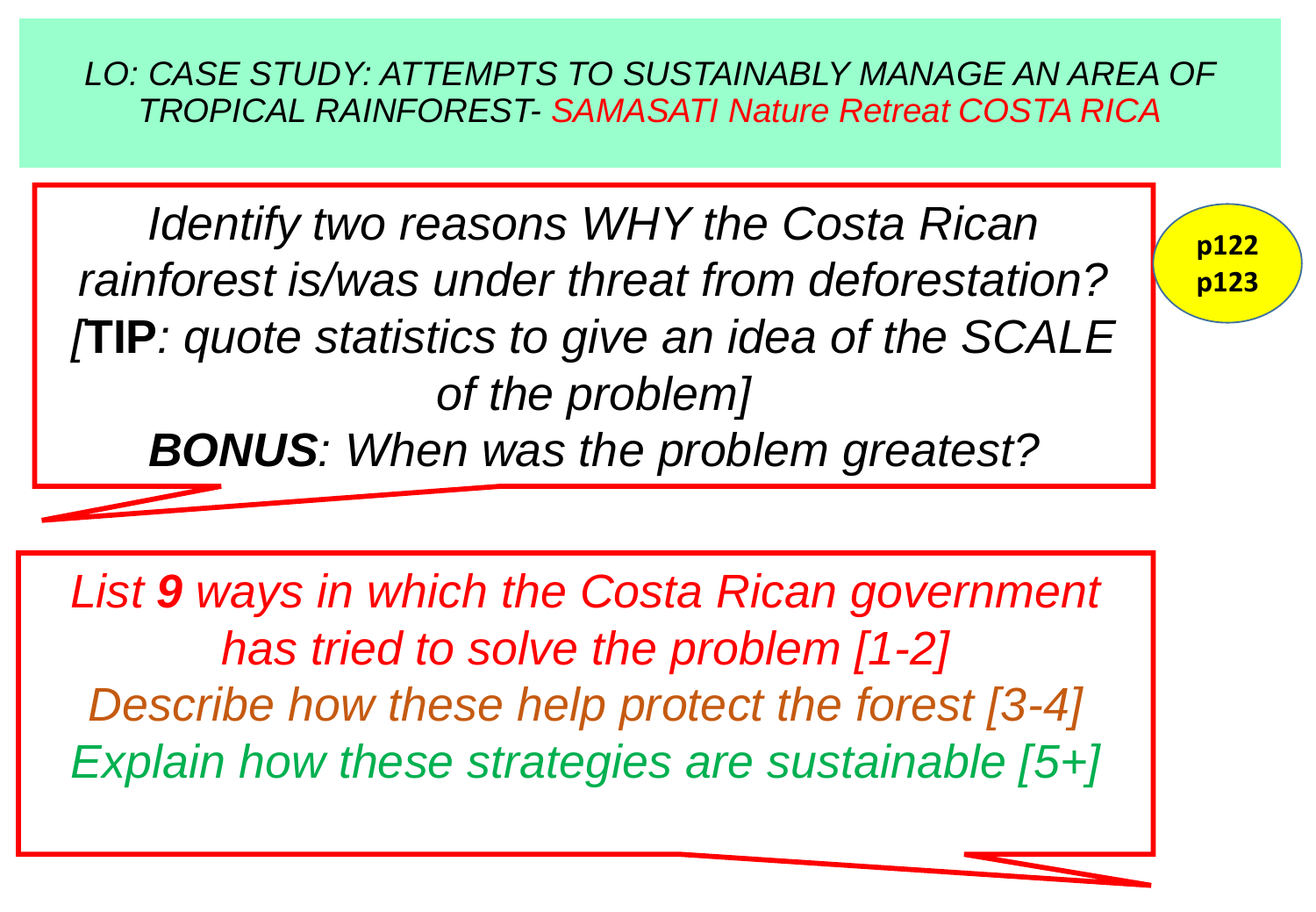| <b>Scheme</b>                     | <b>Socially</b>                            | <b>Economically</b>                                   | <b>Environmentally</b>                                        |
|-----------------------------------|--------------------------------------------|-------------------------------------------------------|---------------------------------------------------------------|
| <b>National Parks</b>             | © Protects lifestyles                      | $\circledcirc$ No \$ gain                             | Forest kept<br>$\odot$<br><b>Biodiversity kept</b><br>$\odot$ |
| <b>Nature Reserves</b>            | $\odot$<br>Educate people                  | $\odot$ Admission fee pays<br>for upkeep              | <b>Biodiversity kept</b><br>$\odot$<br>heta disturbance       |
| <b>Wildlife Corridors</b>         | $\odot$ Keeps animals &<br>people separate | $\odot$ Patrols to stop illegal<br>poaching           | © Biodiversity kept                                           |
| Agroforestry                      | Self sufficient people;<br>healthy foods   | $\odot$ Extra income;<br>$\odot$ reduced food imports | © Reduces flood &<br>erosion risk                             |
| <b>Selective Logging</b>          |                                            |                                                       |                                                               |
| Pay landowners to<br>keep forests |                                            |                                                       |                                                               |
| Afforestation                     |                                            |                                                       |                                                               |
| Monitoring                        |                                            |                                                       |                                                               |
| <b>Make Laws</b>                  |                                            |                                                       |                                                               |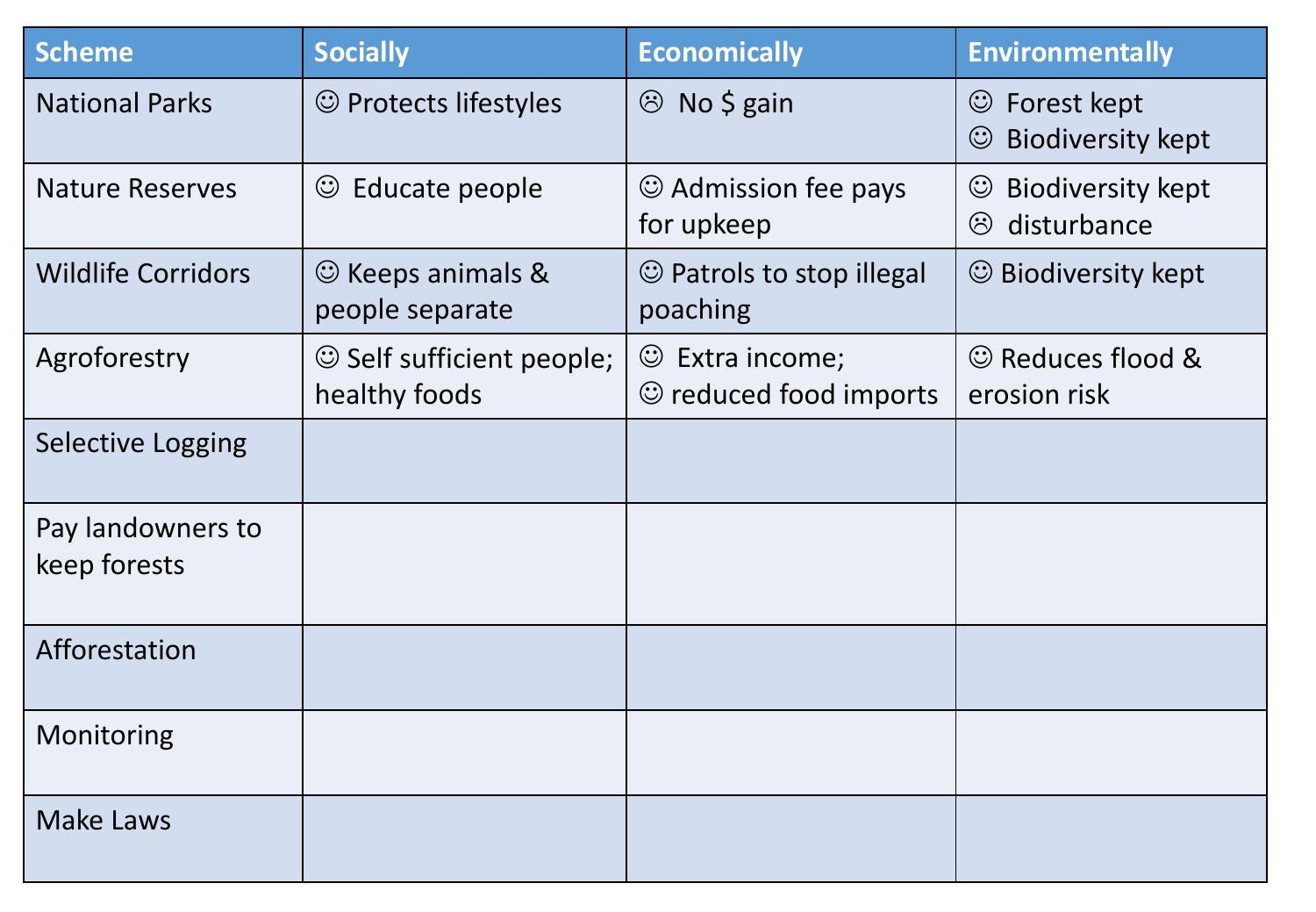#### LO: CASE STUDY: ATTEMPTS TO SUSTAINABLY MANAGE AN AREA OF *TROPICAL RAINFOREST- THE SAMASATI NATURE RETREAT IN COSTA RICA*

*What is a nature retreat? [1-2]*

*What 'e' is it an example of? [1-2]*

*Describe the activities that are on offer to holiday makers? [3-4]*

*Who would this holiday appeal to? [1-2]*

*Apply the 'stool' – how is it sustainable? [5+]*

*SUSTAINABILITY: this approach places emphasis on improving the current quality of life but still maintaining resources for the future; it is a balance of providing social, economic and environmental benefit for the long term.*

*What might the future hold? [5+]*







**p124**

**p125**

- *SUCCESS CRITERIA: I CAN…*
- *IDENTIFY… (1-2)*
- *DESCRIBE… (3-4)*
- *EXPLAIN… (5+)*

*…HOW THE TROPICAL RAINFOREST CAN BE MANAGED SUSTAINABLY.*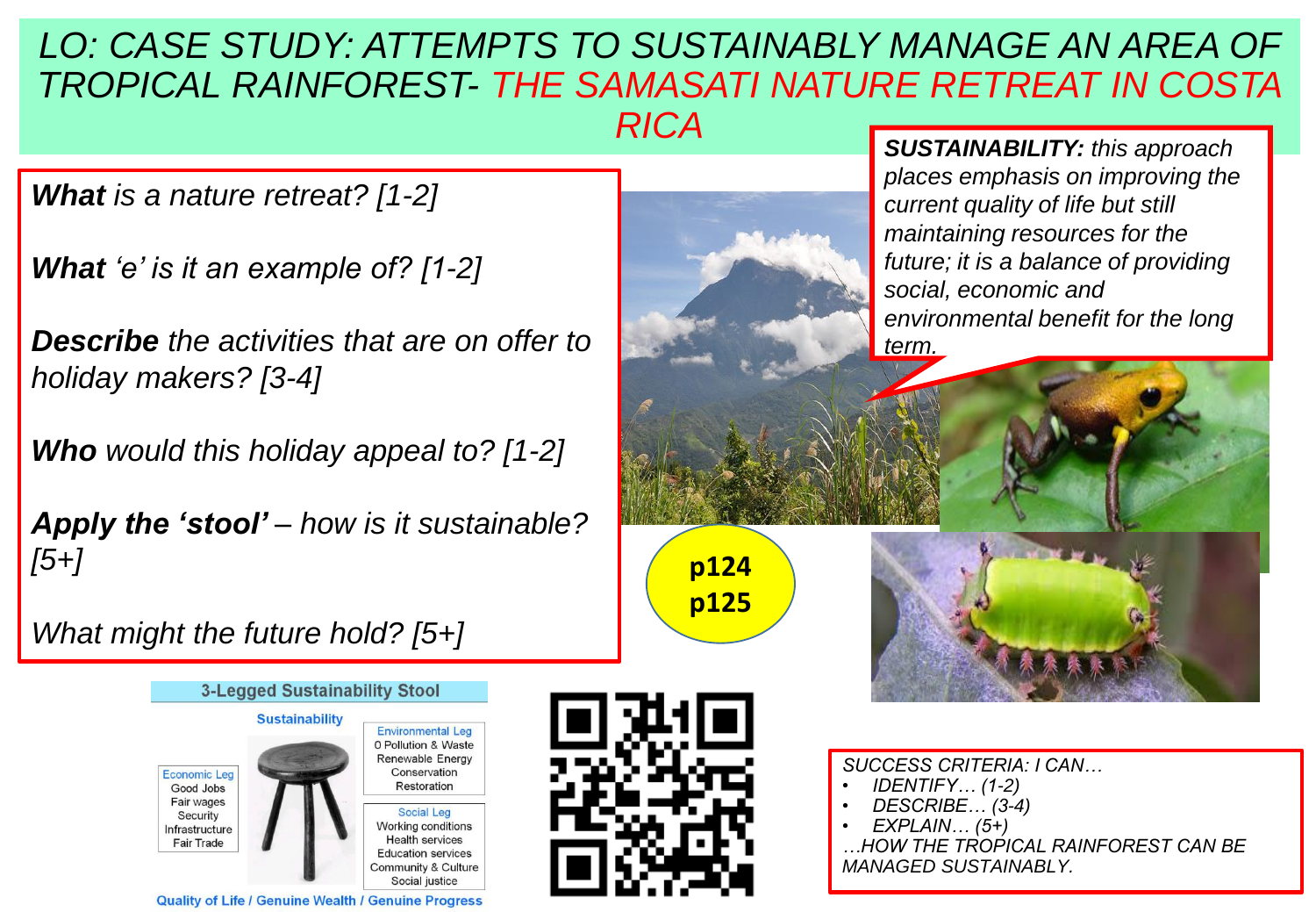### *LO: CASE STUDY: ATTEMPTS TO SUSTAINABLY MANAGE AN AREA OF TROPICAL RAINFOREST- The Samasati Nature Retreat*

#### *SUCCESS CRITERIA: I CAN…*

- *IDENTIFY… (1-2)*
- *DESCRIBE… (3-4)*
- *EXPLAIN… (5+)*

*…HOW THE TROPICAL RAINFOREST CAN BE MANAGED SUSTAINABLY.*

*REVIEW*

*"THE SAMASATI Nature Retreat IS NOT AN ECONOMICALLY SUSTAINABLE WAY TO MANAGE THE RAINFOREST IN COSTA RICA"*

*Strongly* 

*agree*